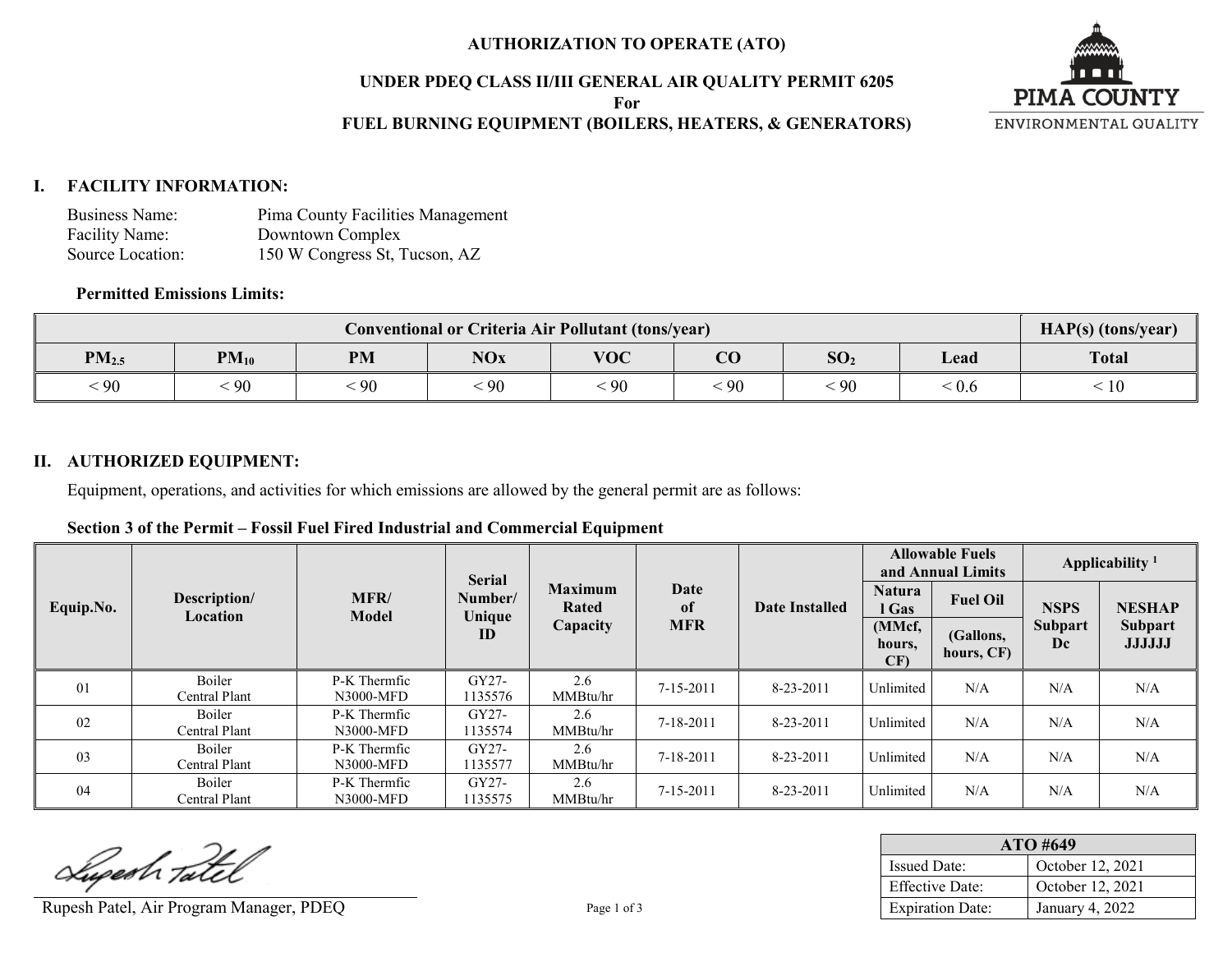## **AUTHORIZATION TO OPERATE (ATO)**

#### **UNDER PDEQ CLASS II/III GENERAL AIR QUALITY PERMIT 6205 For**



#### **FUEL BURNING EQUIPMENT (BOILERS, HEATERS, & GENERATORS)**

ENVIRONMENTAL QUALITY

|           | <b>Serial</b>                  |                            |                                    |                      | <b>Allowable Fuels</b><br>and Annual Limits |                       | Applicability <sup>1</sup> |                         |                      |                                 |
|-----------|--------------------------------|----------------------------|------------------------------------|----------------------|---------------------------------------------|-----------------------|----------------------------|-------------------------|----------------------|---------------------------------|
| Equip.No. | Description/<br>Location       | <b>MFR/</b><br>Model       | <b>Maximum</b><br>Number/<br>Rated |                      | Date<br>of                                  | <b>Date Installed</b> | <b>Natura</b><br>l Gas     | <b>Fuel Oil</b>         | <b>NSPS</b>          | <b>NESHAP</b>                   |
|           |                                |                            | Unique<br>ID                       | Capacity             | <b>MFR</b>                                  |                       | (MMcf,<br>hours,<br>CF     | (Gallons,<br>hours, CF) | <b>Subpart</b><br>Dc | <b>Subpart</b><br><b>JJJJJJ</b> |
| 05        | Water Heater<br>Legal Services | Lochinvar<br><b>OKN701</b> | L12H102427<br>40                   | 0.65<br>MMBtu/hr     | $8 - 3 - 2002$                              | $7 - 22 - 2004$       | Unlimited                  | N/A                     | N/A                  | N/A                             |
| 06        | Water Heater<br>Legal Services | Lochinvar<br><b>OKN701</b> | L12H102390<br>71                   | 0.65<br>MMBtu/hr     | $8 - 3 - 2002$                              | $7 - 22 - 2004$       | Unlimited                  | N/A                     | N/A                  | N/A                             |
| 07        | Water Heater<br>Legal Services | Lochinvar<br><b>OKN701</b> | L12H102427<br>41                   | 0.65<br>MMBtu/hr     | $8 - 3 - 2002$                              | 7-22-2004             | Unlimited                  | N/A                     | N/A                  | N/A                             |
| 08        | Water Heater<br>Legal Services | Lochinvar<br><b>OKN701</b> | L12H102390<br>86                   | 0.65<br>MMBtu/hr     | $8 - 3 - 2002$                              | $7 - 22 - 2004$       | Unlimited                  | N/A                     | N/A                  | N/A                             |
| 09        | Boiler<br>Main Library         | RB1<br>FB1500              | 090643869                          | 1.15<br><b>MMBtu</b> | $9 - 21 - 2006$                             | $10-1-2006$           | Unlimited                  | N/A                     | N/A                  | N/A                             |
| 10        | Boiler<br>Main Library         | RB1<br>FB1500              | 090643818                          | 1.15<br><b>MMBtu</b> | $9 - 21 - 2006$                             | $10-1-2006$           | Unlimited                  | N/A                     | N/A                  | N/A                             |

<sup>1</sup> The Permittee must submit a significant revision to revise the ATO and meet applicable NESHAP subpart JJJJJJ work practices (tune-ups), notification, and reporting requirements for applicable boilers that switch to fuel oil use and become subject to Subpart JJJJJJ in the oil firing subcategory as defined in 40 CFR 63.11237. The revision will be subject to a 5-day public comment period.

#### **Section 4A of the Permit – Non-NSPS/Non-NESHAP ICE (***Emergency Designated Engines***):**

| Equip. No. | Description/<br>Location | MFR/<br><b>Model</b> | <b>Serial Number/</b><br><b>Unique ID</b> | <b>Maximum Rated</b><br>Capacity | Date of<br><b>MFR</b> | Date<br><b>Installed</b> | Limitation | <b>Allowable Fuels</b> |
|------------|--------------------------|----------------------|-------------------------------------------|----------------------------------|-----------------------|--------------------------|------------|------------------------|
| 649-11     | Generator                | Kohler               | 271317                                    | 242 hp                           | 8/24/1980             | 1/17/1981                | 100 hours  | Diesel                 |
| 649-12     | Generator                | Cummins              | GM05d075300                               | 965 hp                           | 6/2005                | 12/2/2005                | 100 hours  | Natural Gas            |
| 649-13     | Generator                | Cummins              | G040668541                                | 113 hp                           | 8/3/2004              | 8/22/2004                | 100 hours  | Natural Gas            |

<sup>1</sup> The run hours are limited to maintenance testing and readiness checks. There is no limit on hours of operation during true emergencies. Permittee may also demonstrate compliance with the operational limitation by limiting the amount of fuel fired in the unit.

Luperh Tatel

Rupesh Patel, Air Program Manager, PDEQ Page 2 of 3

| ATO #649                |                  |  |  |  |  |
|-------------------------|------------------|--|--|--|--|
| <b>Issued Date:</b>     | October 12, 2021 |  |  |  |  |
| <b>Effective Date:</b>  | October 12, 2021 |  |  |  |  |
| <b>Expiration Date:</b> | January 4, 2022  |  |  |  |  |